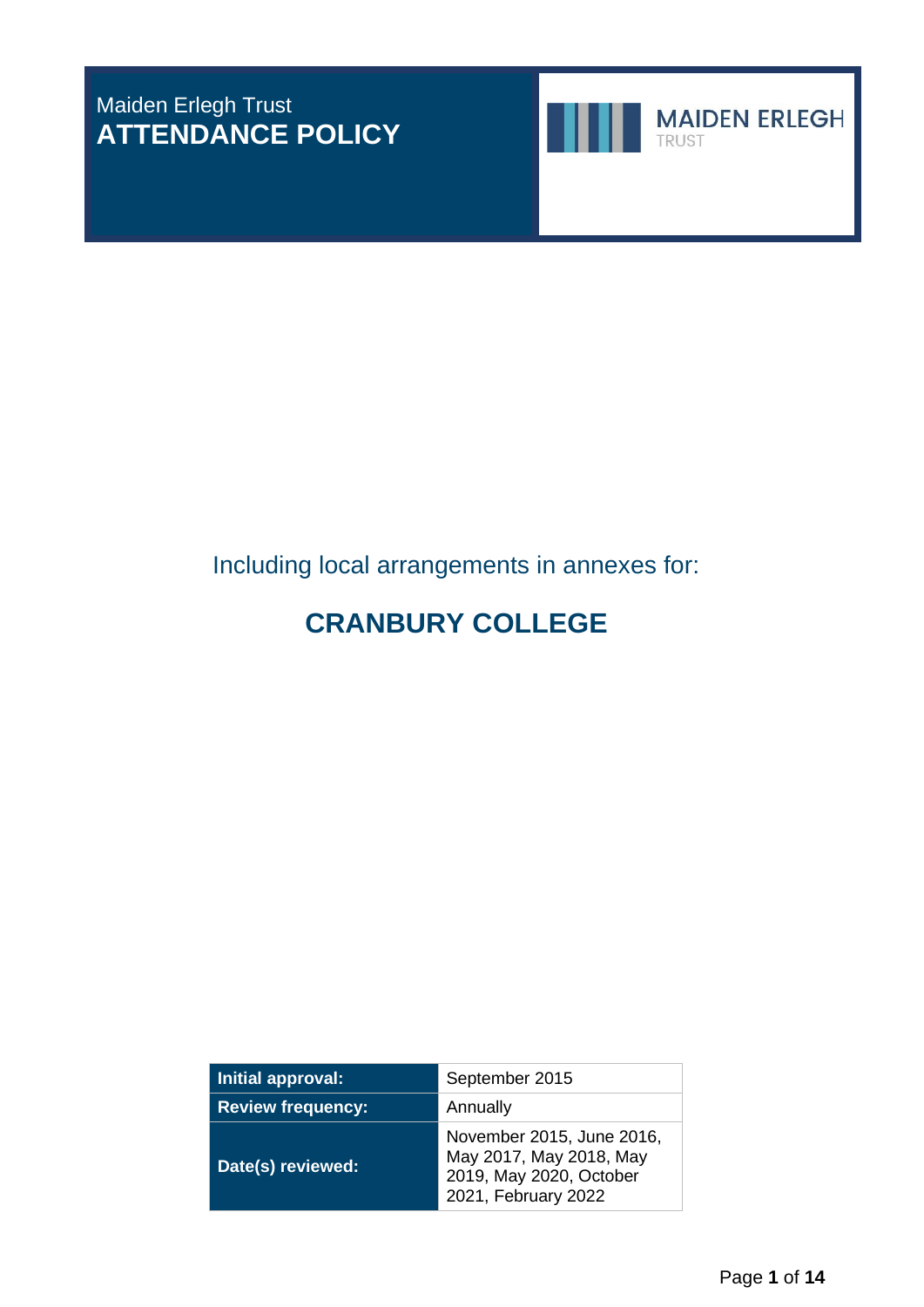# **Contents**

| ANNEX 3: PROCEDURES FOR POTENTIAL CHILDREN MISSING IN EDUCATION 14 |  |
|--------------------------------------------------------------------|--|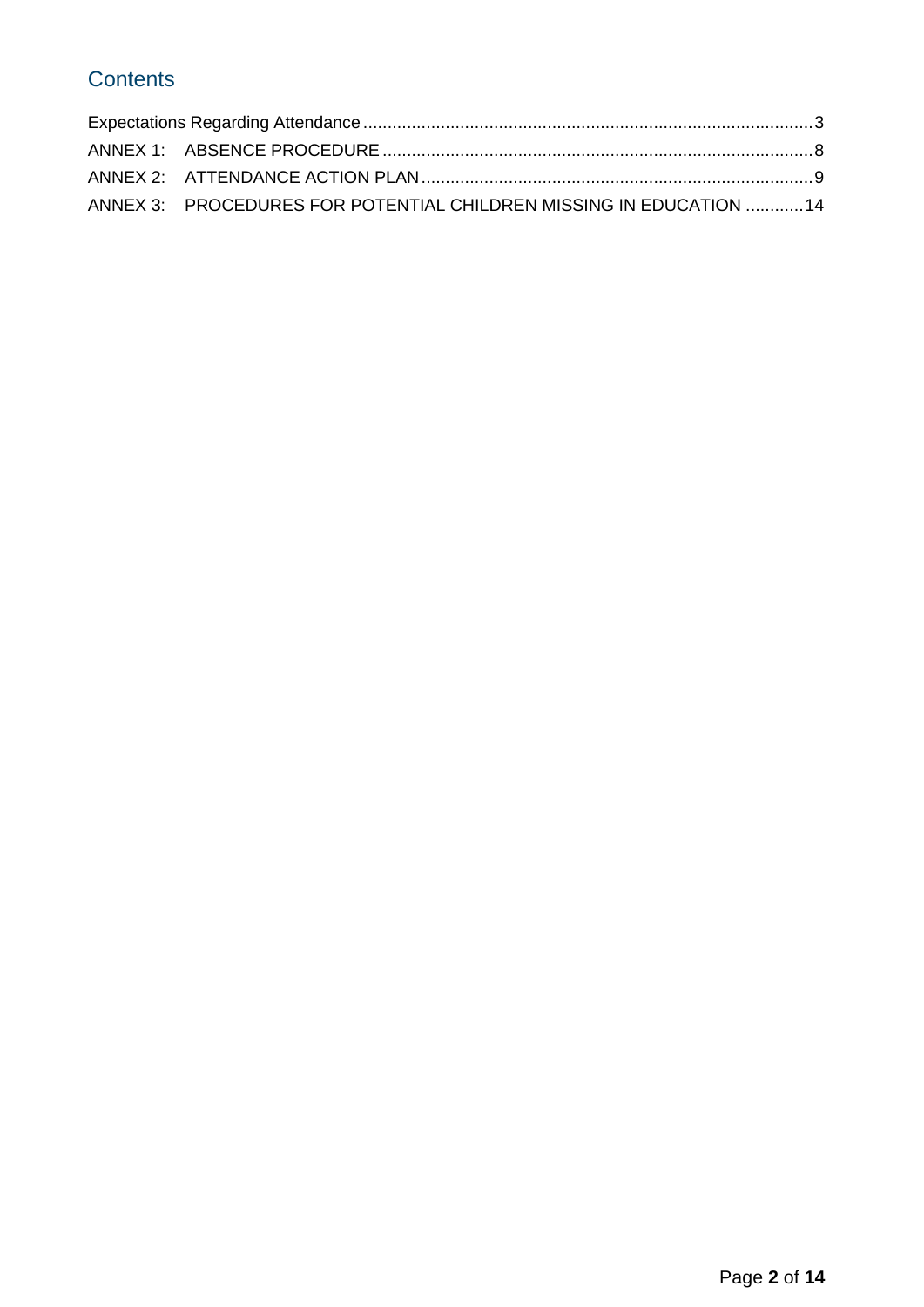# <span id="page-2-0"></span>Expectations Regarding Attendance

Regular attendance and good punctuality are crucial factors for pupils/students to achieve their full potential at school*.* Pupils/students attend school for 190 days each year. The Trust expects 100% attendance, and, on average, attendance is consistently above 96%.

Parents have a legal obligation to ensure that their children attend school regularly but also a role in encouraging their children to see the value of education.

School registers are taken each morning and afternoon. Pupil/pupils/students arriving late but within 30 minutes of registration will be marked as Late. After this point an absence will be recorded which requires a parental explanation. Unexplained lateness will be deemed as Unauthorised Absence.

# **Legislation and guidance underpinning this policy**

School attendance Guidance for maintained schools, academies, independent schools, and local authorities July 2019 which summarises the legal powers and duties that govern school attendance and explains how they apply to local authorities, head teachers, school staff, governing bodies, pupils and parents. These requirements are contained in:

- The Education Act 1996 sections  $434(1)(3)(4)8(6)$  and  $458(4)8(5)$
- The Education (Pupil Registration) (England) Regulations 2006
- The Education (Pupil Registration) (England) (Amendment) Regulations 2010
- The Education (Pupil Registration) (England) (Amendment) Regulations 2011
- The Education (Pupil Registration) (England) (Amendment) Regulations 2013
- The Education (Pupil Registration) (England) (Amendment) Regulations 2016
- Equality Act 2010
- Equality Act 2010 and schools (May 2014)

# **Attendance Register**

The Trust is required by law to maintain an attendance register. The attendance register must be taken at the start of the morning session of each school day and once during the afternoon session.

If a pupil/student of compulsory school age is absent, the register must show whether the absence is authorised or unauthorised. Each pupil/student must be recorded as:

- Present.
- Attendance at an approved educational activity.
- Absent; or
- Unable to attend due to exceptional circumstances.

The absence of a pupil/student to take part in a supervised educational activity outside the School but authorised by the School is recorded as an "approved educational activity" and is regarded as "present".

The School will follow up any absences to ascertain the reason for the absence, establish whether the absence is approved or not, and identify the correct attendance code for the register.

# **Lesson Registers - Secondary Schools Only**

In addition to morning and afternoon registrations, we take an electronic register during each lesson. Where a student is absent for a lesson, and there is no recorded reason for that absence, the teacher will raise the alert and a member of staff will verify the student has not signed out or gone to another area of the School. If the pupil/student cannot be found on site after a reasonable search, then parents are contacted. Where a child has identified vulnerabilities and/or special educational needs, then the School may decide to call parents immediately. Similarly, the School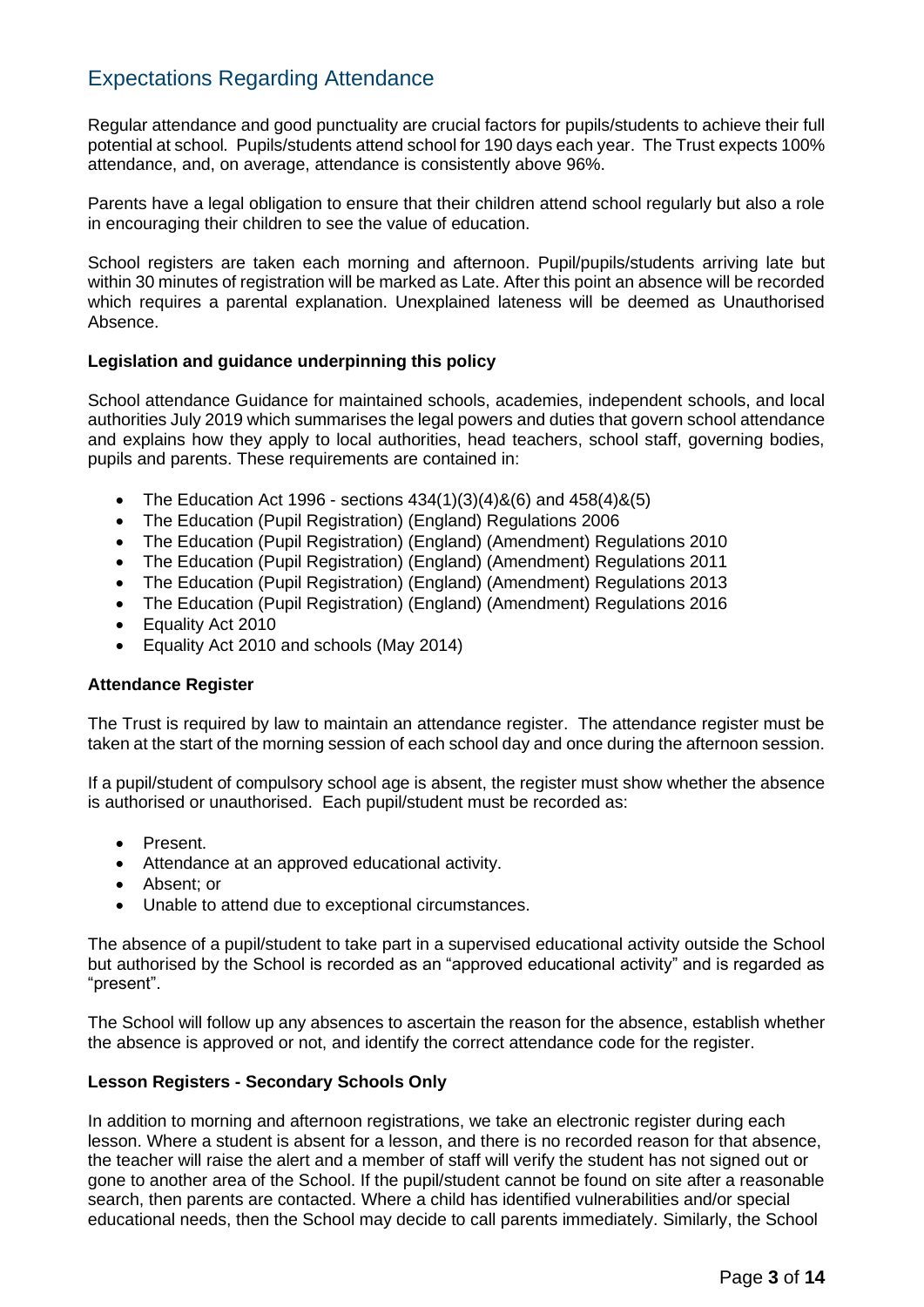may take the decision to contact the police directly if there is a risk of significant harm to the pupil/student.

### **Modified Timetables**

In some situations, (usually to support a pupil/student who is or has been unwell) a pupil/student may be put on a Modified (part-time) Timetable. This will be done as part of a formal process with a signed agreement. The Modified Timetable will be reviewed regularly and will be time limited. Where pupil/pupils/students are on agreed modified timetable, the School has agreed to the pupil/student being absent for part of the week or day and therefore will record it as authorised absence.

#### **Illness**

Parents are expected to notify the School before 9am on each day that their child will be absent due to illness. Where a pupil/student does not register for a morning session and there is no explanation for their absence, the Attendance Officer will contact the parents to inform them of this. The first day calling procedures are contained in Annex 1.

If an email or telephone message has been received, the parents are not required to send a further acknowledgement in writing, however the School reserves the right to ask for confirmation in writing at any time. Whilst the parent may provide a reason for an absence, decisions as to whether the absence is authorised or unauthorised will be made by the School.

Emails may be sent to the Attendance Officer directly or via the school office as long as they are received from an email address which has previously been registered with the School on its database.

When a child is unwell and absent over a short period (less than a week), the School will assume that they are not well enough to complete work. In this event, teachers will not normally provide work for children to complete but will support them to catch up on their return.

When a child is absent over a longer period due to an illness which is supported by a medical note the School will work with child and their family to arrange work for them as appropriate.

#### **Pupils/students falling ill during the school day**

When a child appears to be too physically or emotionally/mentally unwell to be in school we will ask that they be collected by a parent in order to be either taken home or to seek medical attention.

#### **Medical or Dental Appointments**

Medical or dental appointments should, in all cases, be made after the school day has ended, except in an emergency.

#### **Requests for Leave of Absence during Term Time**

From 1 September 2013, the regulations governing the granting of leaves of absence to pupils/students in term time changed. Leaves of absence can now only be granted in "exceptional circumstances".

For the avoidance of doubt, going on holiday during term time does not constitute exceptional circumstances, and a leave of absence during term time will not be granted to parents for this reason unless there is some other "exceptional reason" for doing so (for example, the holiday is to visit a terminally ill relative who lives in another country). The School may, in some circumstances, grant a leave of absence to attend a funeral or wedding of a close relative, namely a parent, sibling and, in cases where there was regular contact, grandparents.

Parents should submit requests for a leave of absence to the school office **at least 15 days** before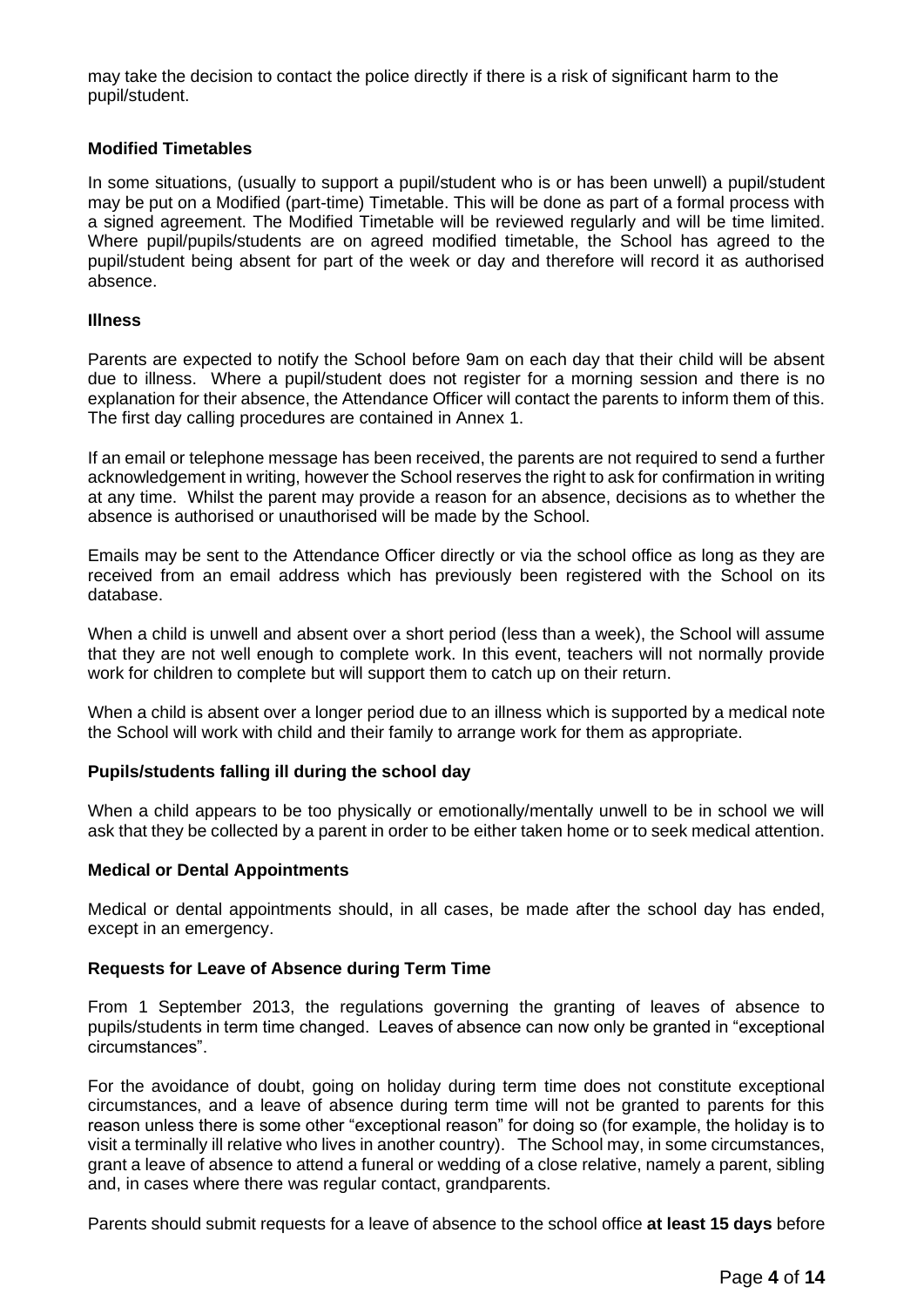the first date of the proposed absence. Such requests must be in writing and outlined **in detail** the reason for the request for leave of absence, the number of days that the pupil/student would be absent, and any consequences should the leave of absence not be granted.

Parents should not assume that a request for leave of absence will be granted, and no arrangements (for example, travel tickets or accommodation) should be booked before the request has been considered and authorised. The School will not accept any responsibility for any losses incurred in consequence of the refusal of a request.

Absence of a pupil/student will never be authorised retrospectively, and any such absence will be recorded as unauthorised.

If a request for leave of absence is refused and the pupil/student is subsequently absent on any of the days that the request related to, the School will notify the local authority, which is likely to result in the issue of a penalty notice to each parent for each day of the absence for each child. This is also the case if a request is authorised, but the pupil/student is absent for longer than agreed.

# **Fixed Penalty Notices**

Under certain circumstances the School might refer parents to the Local Authority with the recommendation that a fine (Fixed Penalty Notice) be issued. For example:

- Taking unauthorised holiday (or other leave) during term-time
- Repeated absence or lateness which is not explained in writing by a medical professional
- A long absence which is not explained in writing by a medical professional

In this event, each parent would be fined for each affected child.

### **Absence for Religious Observance**

A request for leave of absence to take part in a day exclusively set aside for religious observance by the religious body to which the parents belong will be agreed by the School. A request for such absence should be made in writing **at least 15 days** in advance. Typically, the Trust will grant a leave of absence of one day per annum for religious observance. The Trust may seek advice from the religious body before agreeing the request.

# **Long-Term Absence**

Where pupil/pupils/students are absent from school without authorisation for any length of time (including long visits overseas) the School will consult with the Local Authority Attendance Officer. This may result in referral to social care, prosecution or the child's removal from the school roll.

#### **Pupils/students going off roll and preventing Children Missing in Education**

Children Missing in Education (CME) are children whose whereabouts are known but for whom there is no educational provision in place and children whose whereabouts and educational provision are unknown.

The School's Attendance Officer monitors attendance on a day-to-day basis and refers the names of individual pupils/students who may require additional support.

Where members of staff are concerned than an absence or pattern of absence raises a safeguarding concern (including possible links to forced marriage or female genital mutilation), they will consult with the School's Designated Safeguarding Lead.

The Local Authority will be informed when the School is **about to** remove a pupil/student's name from the admission register.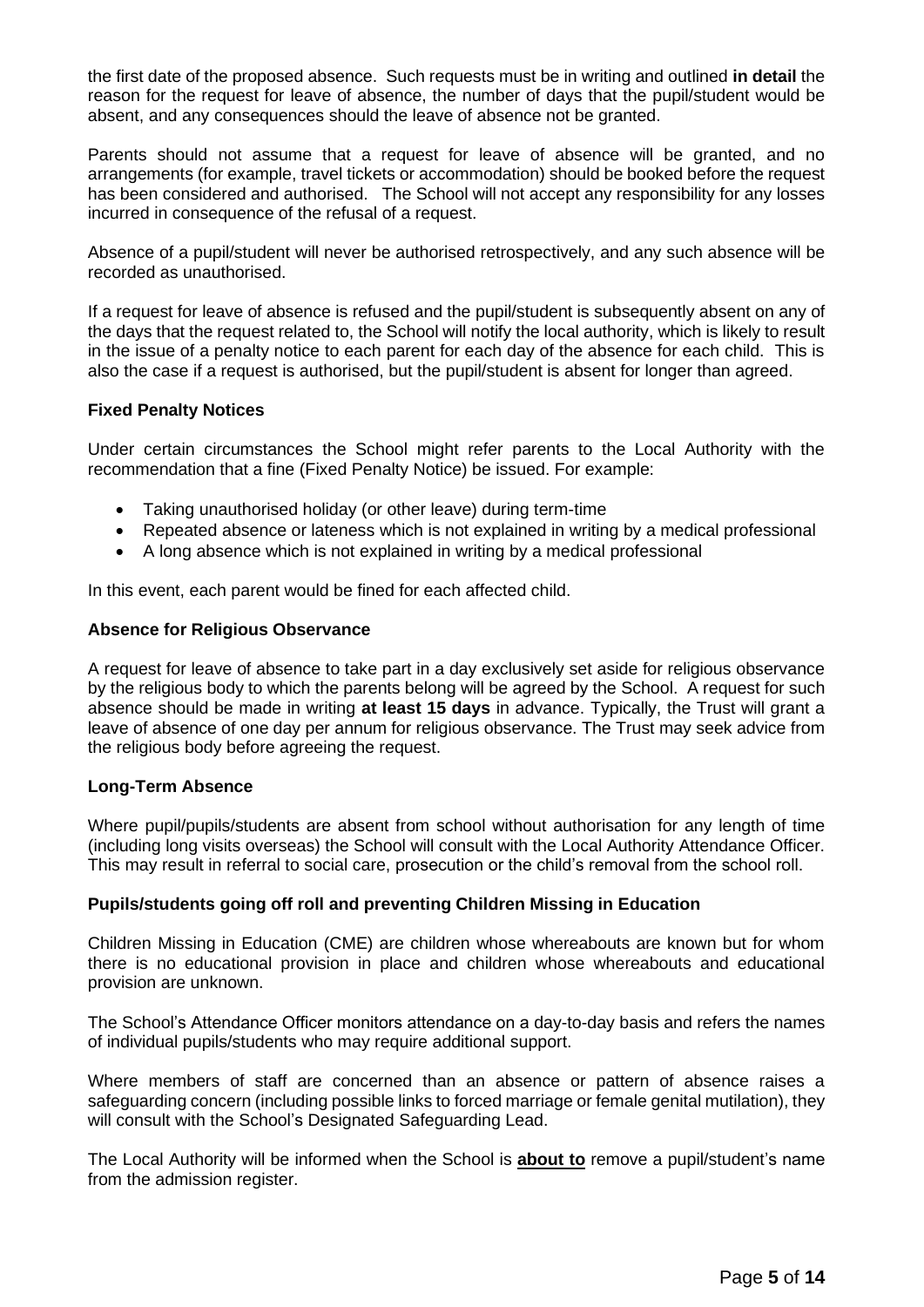Where a pupil/student is absent without authorisation for 20 consecutive school days the pupil/student can be removed having made reasonable enquiries in conjunction with the Local Authority re the whereabouts of the child.

Where a parent has notified the School of their intention to remove their child from the school roll in order to Electively Home Educate (EHE) them, the school will inform the Local Authority.

### **Attendance pupil/student support strategies**

Pupils/students whose attendance is not considered satisfactory will need positive reinforcement on their return to school, and the Inclusion Team and/or Pastoral Team will seek to provide support by working with pupils/students and their parents to encourage a more positive attitude towards attendance.

The Inclusion Team and Pastoral Team have positive roles in assisting those who are potential school refusers. Non-attendance will usually be addressed by the Attendance Officer in the first instance but will be escalated to a Pastoral Leader and/or the Local Authority Attendance Officer if there is no improvement. The Safeguarding Lead, the SENCO or the Inclusion Team may also be included.

Pupils/students who miss school through accident, injury or ill health often worry about the work being missed and about travelling around the busy school site on their return. The Inclusion Team can co-ordinate work to be carried out at home (if the absence period is going to be longer than a week) and offer support to the pupil/student on their return. These members of staff will also be in close contact with the Local Authority Attendance Officer and other outside medical and support agencies, as necessary. A Modified Timetable may be instigated.

A pupil/student's attendance record may be taken into account when allocating places on a school trip, visit or activity.

# **Support for Parents**

Parents will be kept fully informed about their child's behaviour, attendance, and punctuality. The School will seek to work in partnership with parents in order to improve behaviour through, for example, meetings, pastoral support plans, etc.

The School will encourage parents to make use of outside agencies and parenting classes, where appropriate, and will assist with arrangements for the use of these agencies. In these cases, a formal referral requesting support will need to be made by the School in consultation with parents and submitted with parental consent.

#### **Punctuality**

Students are expected to arrive punctually to school and to lessons. Lateness will be recorded in registers by both tutors and teaching staff.

Where a pupil/student is late to a session, this will be dealt with by the tutor or teacher in the first instance with a Level 1 response.

Where a pupil/student displays persistent lateness, a Pastoral Leader will contact the parents. Support and a Level 2 response will be actioned. Possible consequences include:

- The withdrawal of free time at break or lunch.
- A period of community service in school.
- A temporary or permanent ban from representing the School on trips, visits, or public activities.
- A temporary or permanent ban from taking part in school social activities.
- The withdrawal of an allocated place on a school trip, visit or activity.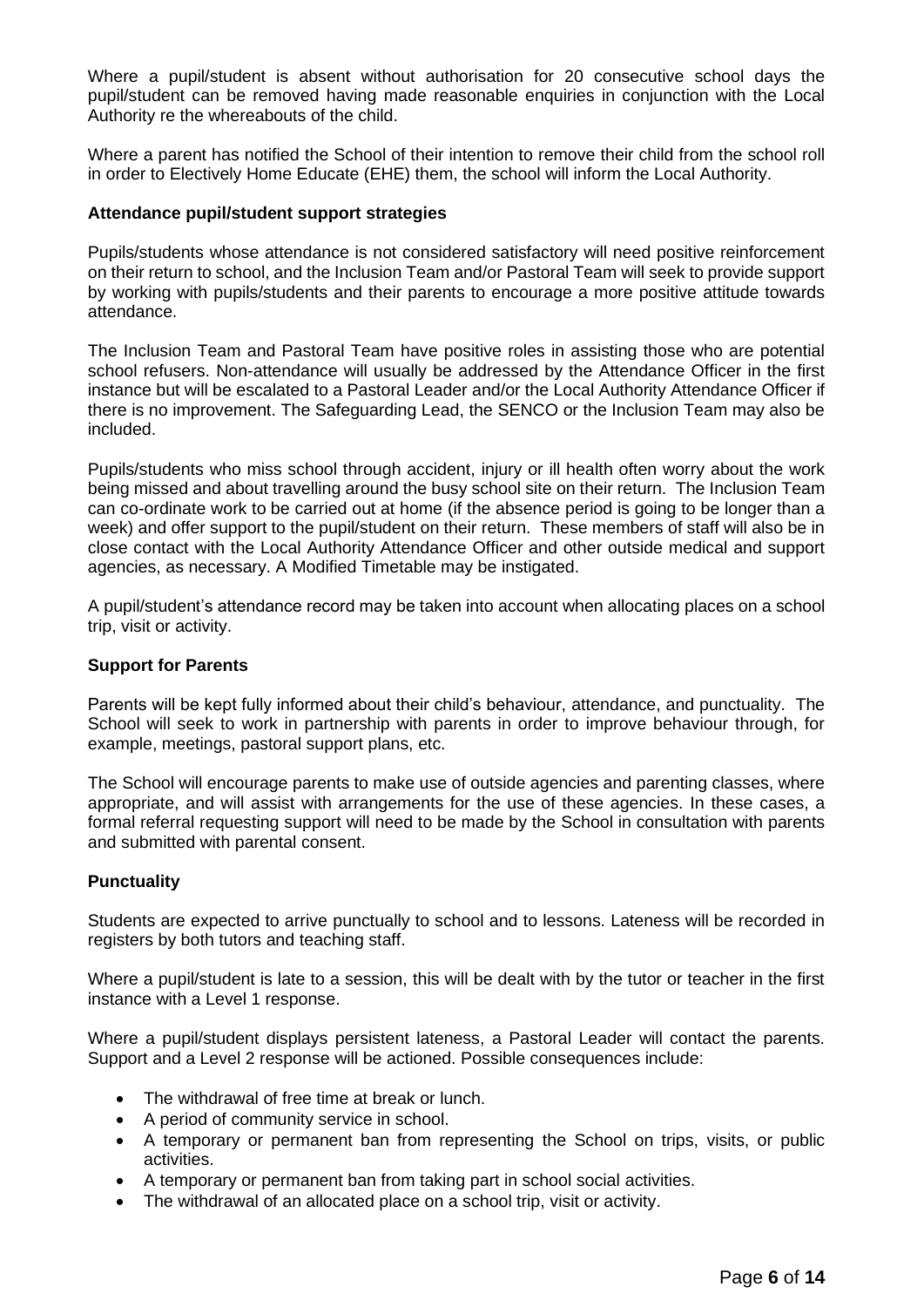Information on sanctions for poor punctuality can be found in our Behaviour Policy.

A pupil/student's punctuality record may be taken into account when allocating places on a school trip, visit or activity.

# **Off-Rolling**

Off-rolling refers to the practice of removing a pupil from the school roll without a formal, permanent exclusion or by encouraging a parent to remove their child from the school roll, when the removal is primarily in the interests of the School rather than in the best interests of the child.

Maiden Erlegh Trust schools will never off-roll children in these circumstances.

There are many reasons why a school might remove a pupil from the school roll, such as when a pupil moves house, or a parent decides (without coercion from the School) to home educate their child. This is not off-rolling. If a school removes a pupil from the roll due to a formal permanent exclusion and follows the proper processes, this is not off-rolling.

### **Monitoring**

Monitoring of attendance is carried out by the attendance officer in liaison with pastoral staff. Pupils/students are referred to the Local Authority Attendance Officer when their attendance has dropped below 80% (CC), or where their attendance is cause for concern (for example extended absence). The attendance officer will liaise between parents and The Trust and make every effort to get pupils/students back into school. The Attendance Officer will, if necessary, refer parents to the local authority for prosecution.

Every half term, an analysis of behaviour and attendance logs forms part of each School's selfevaluation. This analysis will then be shared with and discussed by the relevant Senior Leadership Group and Local Advisory Board.

The Headteacher and Local Advisor Board Chair will discuss trust-wide attendance and punctuality issues with the Board of Trustees.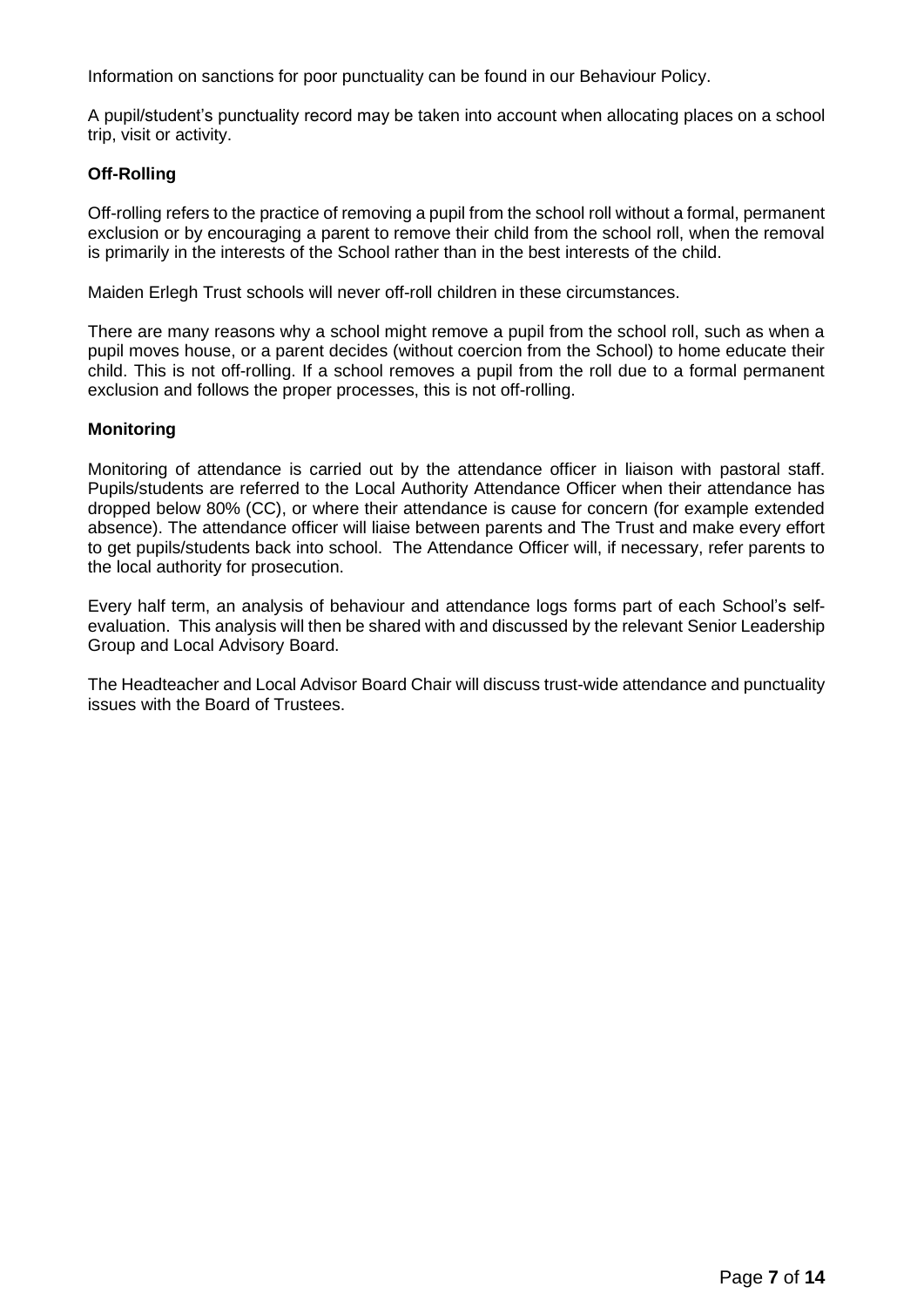# <span id="page-7-0"></span>ANNEX 1: ABSENCE PROCEDURE

Day 1 of absence, without message from parent:

- a 'first response' text to parents, when a pupil is absent. This will happen if the pupil has not arrived after thirty minutes. This is to support the safeguarding of the pupil.
- a note of the outcome of the phone call is placed in the pupil's contact sheet
- on rare occasions, if there is a genuine safeguarding concern, the attendance officer may make the decision to visit the pupil's home that day
- at this point, this is recorded as an unauthorised absence

Day 2 of absence, without message from parent:

- a phone call will be made if the pupil has not arrived within thirty minutes of the start of their timetable
- if concerned, the attendance officer may make a decision to visit the pupil's home
- a note of the outcome of the above action is placed in the pupil's contact sheet
- at this point, this will be recorded as an unauthorised absence

Day 3 of absence, without message from parent:

- as above
- if the outcome of the phone call is not satisfactory, a letter will be sent home explaining that if we do not hear from parents within 4 working days, we will contact the EWO (Education Welfare Officer).

If the unauthorised absence continues, the EWO will be contacted, and their guidance and advice will always be acted upon.

The parents must contact the school explaining the reason for the absence. A phone call is acceptable, but only when made by the parent themselves. Evidence maybe requested for Illness, medical or other appointments.

- Unacceptable explanations will count as unauthorised. If there is any doubt, then the advice of the EWO will be sought.
- The attendance officer will ensure the correct code is used and is available to explain the decision if requested to do so.
- A pupil who is excluded will be marked 'E' and this counts as an absence.
- For prolonged absence the Police maybe called to do a Welfare Call Visit.
- Attendance statistics are reported to senior leadership team, parents, management committee, Reading Borough Council and the DfE.

Please note that pupils leaving site or their place of education during the school day are breaching our Code of Conduct and we regard this as very dangerous behaviour. We will send a text to parents as soon as the pupil is no longer within our sight and/or care.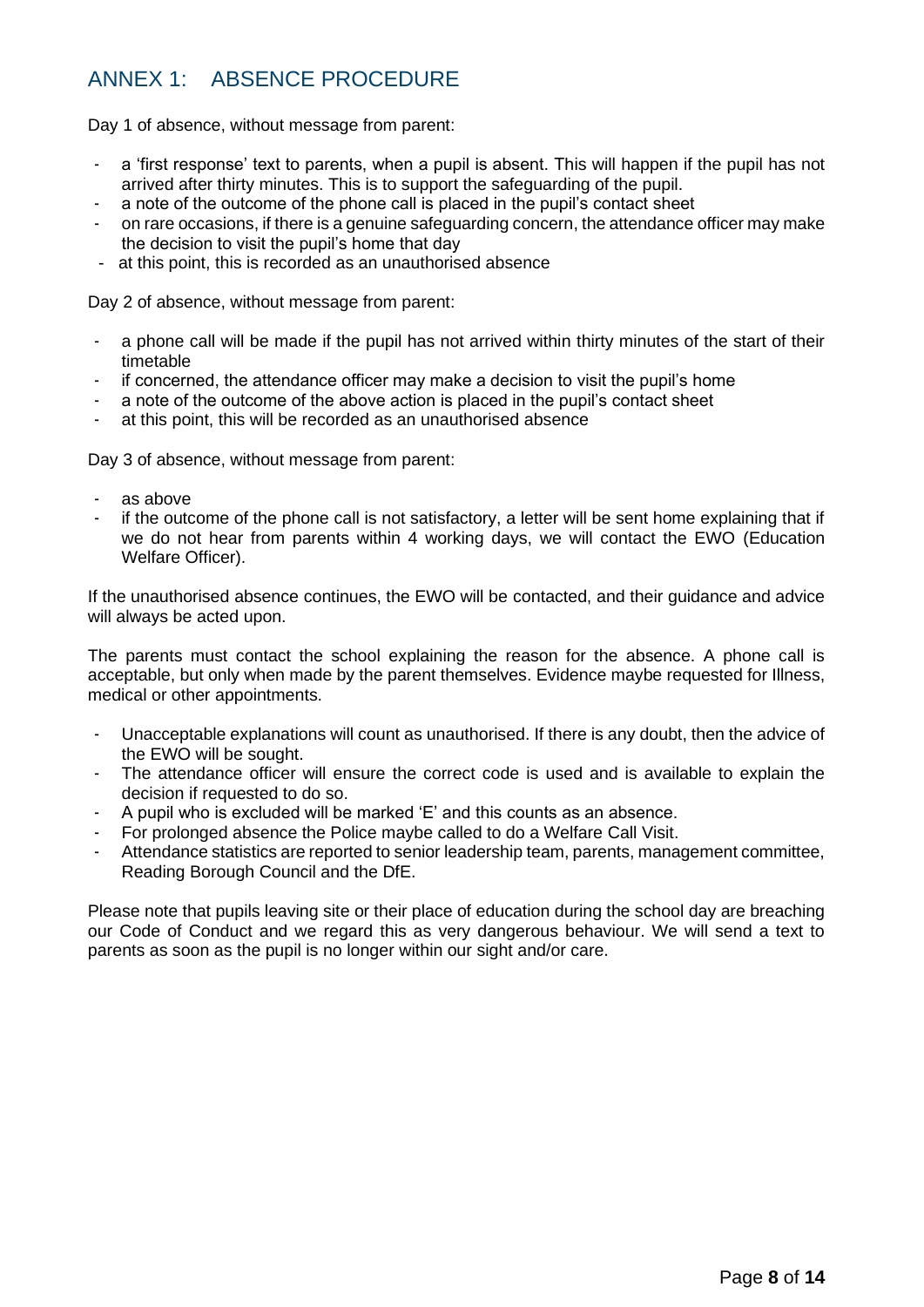# ANNEX 2: ATTENDANCE ACTION PLAN

#### **Action Plan for the Improvement of Attendance and reduction of Persistent Absence at Cranbury College**

**School Attendance Lead:** Simon Lovelock

**Attendance Officer:** Melanie Thomas

#### **Ethos, Values and Purpose:**

We recognise that excellent and consistent school attendance for Cranbury College pupils is a crucial component of their personal development and success. All absences have a negative impact on the life chances of our young people. Regular attendance is vital in order for our young people to maximise the educational opportunities provided within the college, make academic progress and reach their full potential. Persistent absence can lead to social, emotional and educational disadvantage – therefore we pledge to challenge poor attendance through robust, pro-active and supportive systems.

#### **DfE Guidance:**

<https://www.gov.uk/government/publications/parental-responsibility-measures-for-behaviour-and-attendance>

#### **Target for 2020 -2021**

<span id="page-8-0"></span>Overall attendance figure for the whole school: 95% Attendance for each phase – Primary, Secondary, Post-16: 95%

Persistent absence target: No more than 5% of students to have over 10% absence (persistent absence)

This plan is dependent on Covid Rules and Restrictions.

| <b>Outcome</b> |                                                                                 | <b>Action</b>                                                                                                                                                                                                                                                                                                                                                                                | <b>Person</b><br>responsible                   | <b>Monitored by</b>         | <b>Frequency</b> |
|----------------|---------------------------------------------------------------------------------|----------------------------------------------------------------------------------------------------------------------------------------------------------------------------------------------------------------------------------------------------------------------------------------------------------------------------------------------------------------------------------------------|------------------------------------------------|-----------------------------|------------------|
| ъ.             | Improve<br>overall<br>attendance<br>across the<br>school and<br>refine existing | SLT will give high priority to supporting the improvement of attendance and<br>reduction of persistent absence by regularly reviewing data and reports provided by<br>the attendance officer.<br>Current Attendance policy to be reviewed by SLT/ELT/MT/MC<br>Attendance Link role to be established on Management Committee to monitor and<br>challenge college progress on attendance work | <b>SLO</b>                                     | MWI/Management<br>Committee | Ongoing          |
|                | systems                                                                         | The College has a statutory obligation to mark attendance registers during agreed<br>AM and PM slots. It should by a school requirement that attendance marks are<br>issued every lesson by subject tutors.                                                                                                                                                                                  | Attendance<br>Officer/Subject<br><b>Tutors</b> | SLO/MTH                     | Daily            |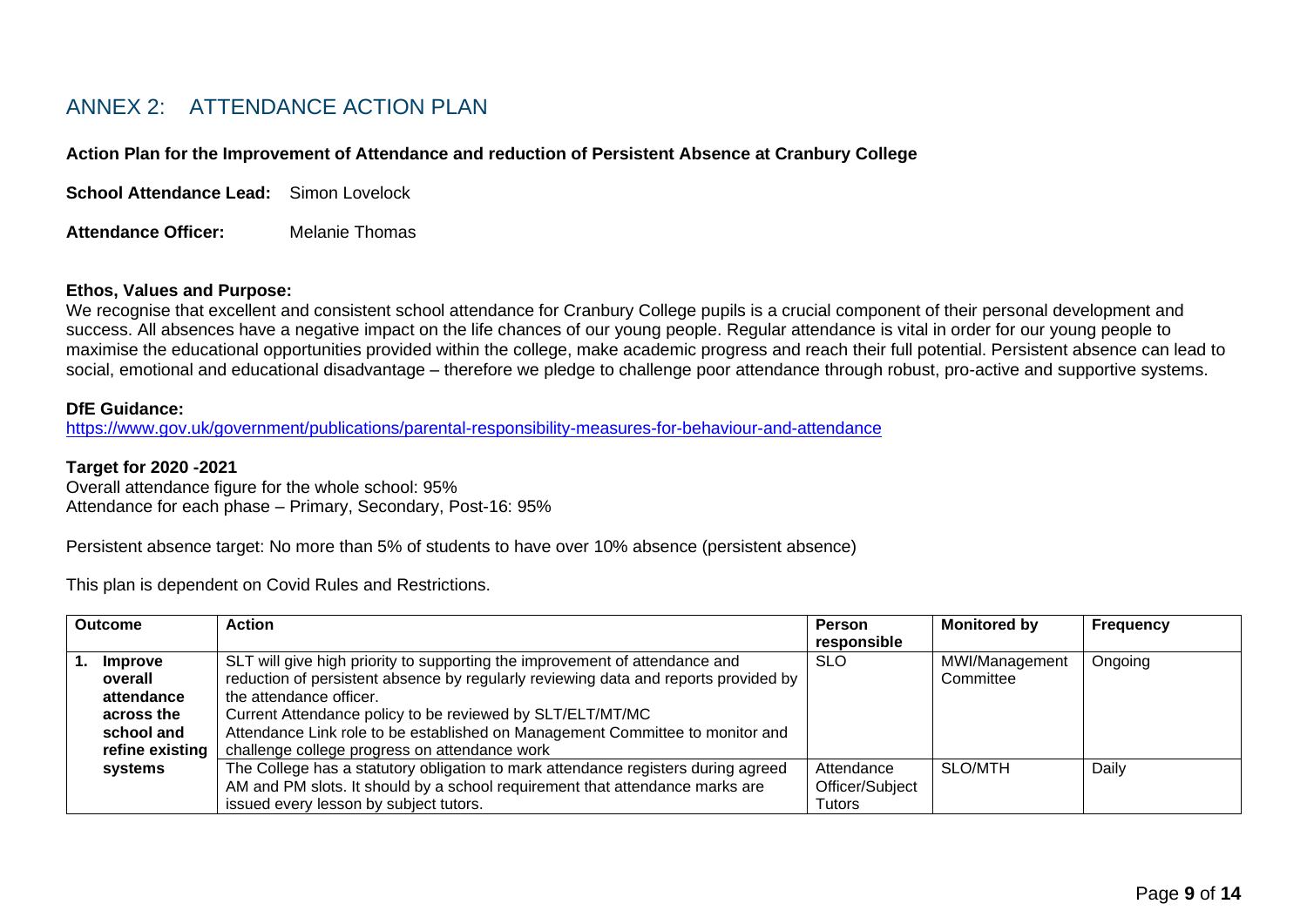| The Attendance Officer will monitor and remind staff of this requirement.           |               |            |                    |  |
|-------------------------------------------------------------------------------------|---------------|------------|--------------------|--|
| Attendance Officer to check the registers for absentees daily for both AM and PM    | <b>MTH</b>    | <b>SLO</b> | <b>Twice Daily</b> |  |
| sessions and ensure that up to date and accurate codes are used for all absence     |               |            |                    |  |
| First Day calling procedures are followed - at 9.20, attendance officer/admin staff | <b>MTH</b>    | <b>SLO</b> | Daily              |  |
| to call/text any parent/carer to enquire why their child is absent if no prior      |               |            |                    |  |
| notification has been received. This is also to those who are taught by tutors and  |               |            |                    |  |
| AP but messages must go through Cranbury systems e.g. Teachers 2 Parents text       |               |            |                    |  |
| not mobile phones.                                                                  |               |            |                    |  |
| If no contact is made, a message to be left and followed up with a Text 2 Parents.  |               |            |                    |  |
| 'O' code to be used until response from parent.                                     |               |            |                    |  |
| Calls to made in the following order of priority:                                   |               |            |                    |  |
| <b>LAC Students</b>                                                                 |               |            |                    |  |
| Students on CP/CiN Plans                                                            |               |            |                    |  |
| Pupil Premium Students (of any year)                                                |               |            |                    |  |
| PA students as highlighted by EWO/HOYs                                              |               |            |                    |  |
| Any other parents/carers                                                            |               |            |                    |  |
|                                                                                     |               |            |                    |  |
| Outcomes/additional information/contact to be recorded through Faronics data        |               |            |                    |  |
| system.                                                                             |               |            |                    |  |
| On the third day of absence, parent/carer to be called regardless of whether or not | <b>MTH</b>    | <b>SLO</b> | Daily              |  |
| they have contacted the school.                                                     |               |            |                    |  |
| Attendance officer to review registers to ensure the appropriate use of codes. To   | <b>MTH</b>    | <b>SLO</b> | Weekly             |  |
| provide Phase leaders with list of all students who have any O code during the      |               |            |                    |  |
| week.                                                                               |               |            | Termly             |  |
| School Attendance Lead and Attendance Officer to meet fortnightly to look at all    | <b>SL/MTH</b> | SLO/MTH    | Termly             |  |
| interventions and support for students attendance already in place, discuss the     |               |            |                    |  |
| progress and plan next steps appropriately.                                         |               |            |                    |  |
|                                                                                     |               |            |                    |  |
| Attendance officer and PLs to meet at least fortnightly to go through all students  | MTH/PLs       | <b>SLO</b> | Fortnightly        |  |
| attendance.                                                                         |               |            |                    |  |
|                                                                                     |               |            |                    |  |
| Attendance Officer and Phase Leaders to meet to discuss interventions for all       | MTH/PLs       | <b>SLO</b> | Fortnightly        |  |
| students with persistent absence or unexplained patterns of absence.                |               |            |                    |  |
|                                                                                     |               |            |                    |  |
|                                                                                     |               |            |                    |  |
|                                                                                     |               |            |                    |  |
| Attendance Office/PLs to produce an action plan for ALL students with persistent    | MTH/PLs       | <b>SLO</b> | Fortnightly        |  |
| absence/unexplained patterns of absence.                                            |               |            |                    |  |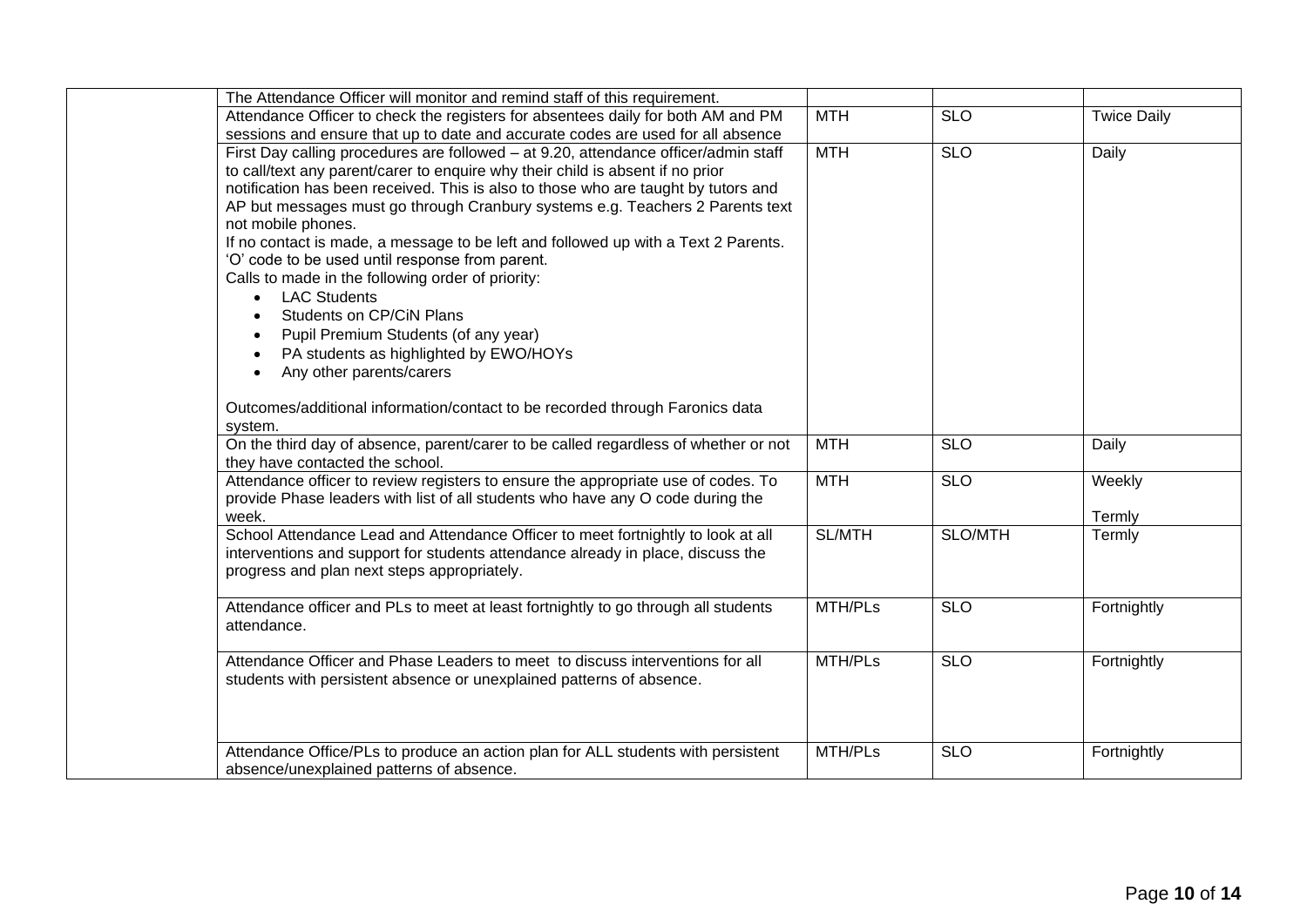|                                          | Parents/carers of any student with below 90% attendance to be notified that<br>absence will not be authorised without evidence e.g. appointment card, medical<br>evidence.                                                                                                               |                                              |                  |                          |
|------------------------------------------|------------------------------------------------------------------------------------------------------------------------------------------------------------------------------------------------------------------------------------------------------------------------------------------|----------------------------------------------|------------------|--------------------------|
|                                          | Attendance Officer to alert PLs of any immediate concerns.                                                                                                                                                                                                                               | <b>MTH</b>                                   | <b>SLO</b>       | Daily                    |
|                                          | Admin support to ensure that up to date medical evidence is held for all students,<br>particularly those where this may impact on their attendance.                                                                                                                                      | ECO                                          | $\overline{SLO}$ | Ongoing                  |
|                                          | to maintain lists which are checked daily of any student with below 90% attendance<br>- utilising support of Key Workers in relevant phase.                                                                                                                                              | PLs/MTH/KWs                                  | PLs/SLO          | Daily                    |
|                                          | Attendance Officer/PLs to raise awareness and emphasise the importance of<br>excellent attendance in weekly assemblies and through the use of attendance<br>rewards for good attendance.                                                                                                 | PLs/<br>Attendance<br>Officer/PLs<br>MTH/KWs | PLs/SLO          | Weekly                   |
|                                          | Attendance Officer to track student attendance for each phase and for<br>disadvantaged students. AO to analyse trends in good and poor attendance for<br>discussion with PLs.                                                                                                            | <b>MTH</b>                                   | <b>SLO</b>       | Weekly                   |
|                                          | Attendance Officer to identify students who need to be placed on CME list, keep<br>the list updated, attend CME meetings and follow up actions.                                                                                                                                          | <b>MTH</b>                                   | <b>SLO</b>       | Ongoing/Termly           |
|                                          | Staff to do unannounced visits on day of absence.                                                                                                                                                                                                                                        | Anyone                                       | <b>SLO</b>       | Termly                   |
| To reduce<br>2.<br>persistent<br>absence | A system in place for contacting families and doing home visits from day of<br>absence.                                                                                                                                                                                                  | MTH/PLs                                      | <b>SLO</b>       | As required              |
|                                          | Families to be engaged in 1:1 work through progress meetings and home visits so<br>that support can be activated where intervention is necessary.                                                                                                                                        | MTH/PLs                                      | $\overline{SLO}$ | Ongoing (as<br>required) |
|                                          | Attendance Lead and Attendance Officer to discuss and decide in terms 1,3 and 5<br>whether to take up the option to have an EWO from Brighter Futures for Children<br>come in, to discuss any identified students which meet legal thresholds we need to<br>start legal proceedings for. |                                              |                  |                          |
|                                          | Attendance Officer to gather evidence and prepare paperwork as appropriate.                                                                                                                                                                                                              |                                              |                  |                          |
|                                          | Attendance Lead, Attendance Officer and Phase Leaders to decide on which<br>parents to have Attendance Focused meetings.                                                                                                                                                                 |                                              |                  |                          |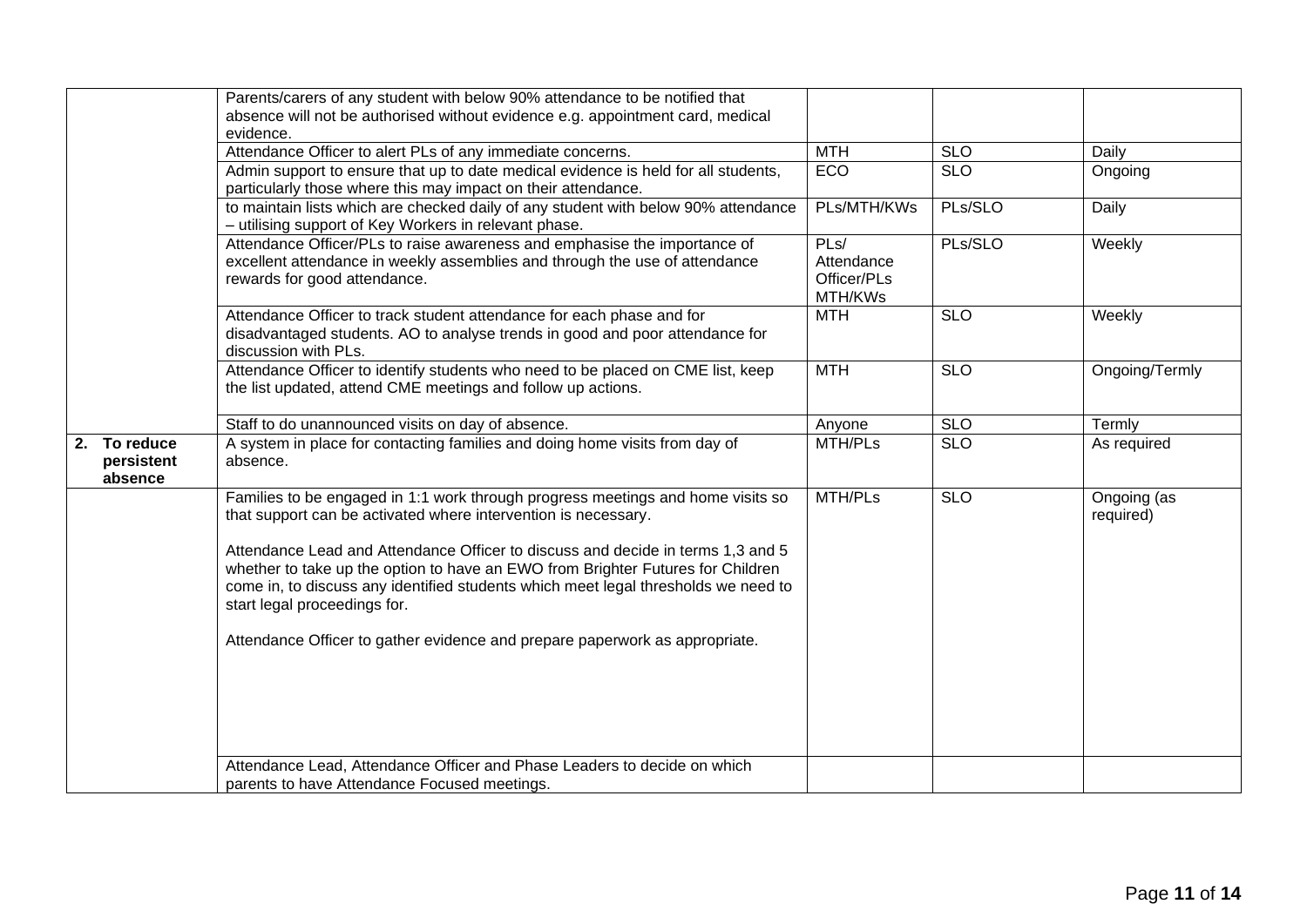|    |                                                                           | Attendance Lead, Attendance Officer, Phase Leaders or KW's to do pre booked or<br>unannounced home visits for those students with poor attendance.                                                                                                                                                                                                                                                                                                                                                                                                                                                                                                       | SL/MT/Pls/KWs             |            | Ongoing |
|----|---------------------------------------------------------------------------|----------------------------------------------------------------------------------------------------------------------------------------------------------------------------------------------------------------------------------------------------------------------------------------------------------------------------------------------------------------------------------------------------------------------------------------------------------------------------------------------------------------------------------------------------------------------------------------------------------------------------------------------------------|---------------------------|------------|---------|
|    | 3. To reduce<br>lateness                                                  | Students who are late to be signed in through reception by admin staff. Students<br>arriving after 9.20 (where required) to be marked L with minutes late (20 mins after<br>start of session).<br>Students arriving after 10.00 to be recorded as U with minutes late (60 mins after<br>start of session).<br>Students spending unauthorised time out of lessons to have absences recorded<br>and weekly data sent home via Text 2 Parents.                                                                                                                                                                                                              | MTH/Subject<br>Tutors/KWs | <b>SLO</b> | Daily   |
|    |                                                                           | Students with 3 late marks or more per week will be given an authorised session of<br>Repair and Reflection during the following week.<br>Attendance Officer to compile list and circulate to PLs on Friday so students can be<br>informed.                                                                                                                                                                                                                                                                                                                                                                                                              | <b>MTH</b>                | <b>SLO</b> | Weekly  |
| 4. | To reduce the<br>number of<br>days lost to<br>term time<br>'holidays'     | Leave during term time will always be considered on an individual basis within the<br>context of specific family circumstances. Parents/carers are invited to make<br>requests only under exceptional circumstances. The school's response will be in<br>line with the DfE guidance and Cranbury College attendance policy. Where<br>significant term time leave is requested, parents/carers will be invited to attend a<br>meeting with Attendance Officer and Deputy Head to discuss academic impact on<br>student progress<br>As and where necessary, penalty notices to be issued by Brighter Futures for<br>Children in accordance with LA policy. | MTH/SLO                   | <b>MWI</b> | Ongoing |
|    | 5. To reduce the<br>number of<br>days lost to<br>fixed term<br>exclusions | The college will monitor and analyse the number and duration of fixed term<br>exclusions for all students and share findings with Management Committee<br>Where students have poor records of attendance, alternatives to FTE to be used<br>(e.g. Repair and Reflection sessions).                                                                                                                                                                                                                                                                                                                                                                       | <b>SLO</b>                | <b>MWI</b> | Ongoing |
| 6. | To reduce the<br>number of<br>days lost due<br>to modified<br>timetables  | The college will monitor the number of students placed on a modified timetable,<br>and these will be reviewed weekly.                                                                                                                                                                                                                                                                                                                                                                                                                                                                                                                                    | PLs                       | <b>MTH</b> | Weekly  |
|    | 7. Recognise<br>and reward<br>good and                                    | Students to be praised for good and improved attendance during weekly<br>assemblies. Rewards to be given as appropriate. Personal attendance targets to be<br>trialled (Term 2).                                                                                                                                                                                                                                                                                                                                                                                                                                                                         | PLs                       | <b>SLO</b> | Weekly  |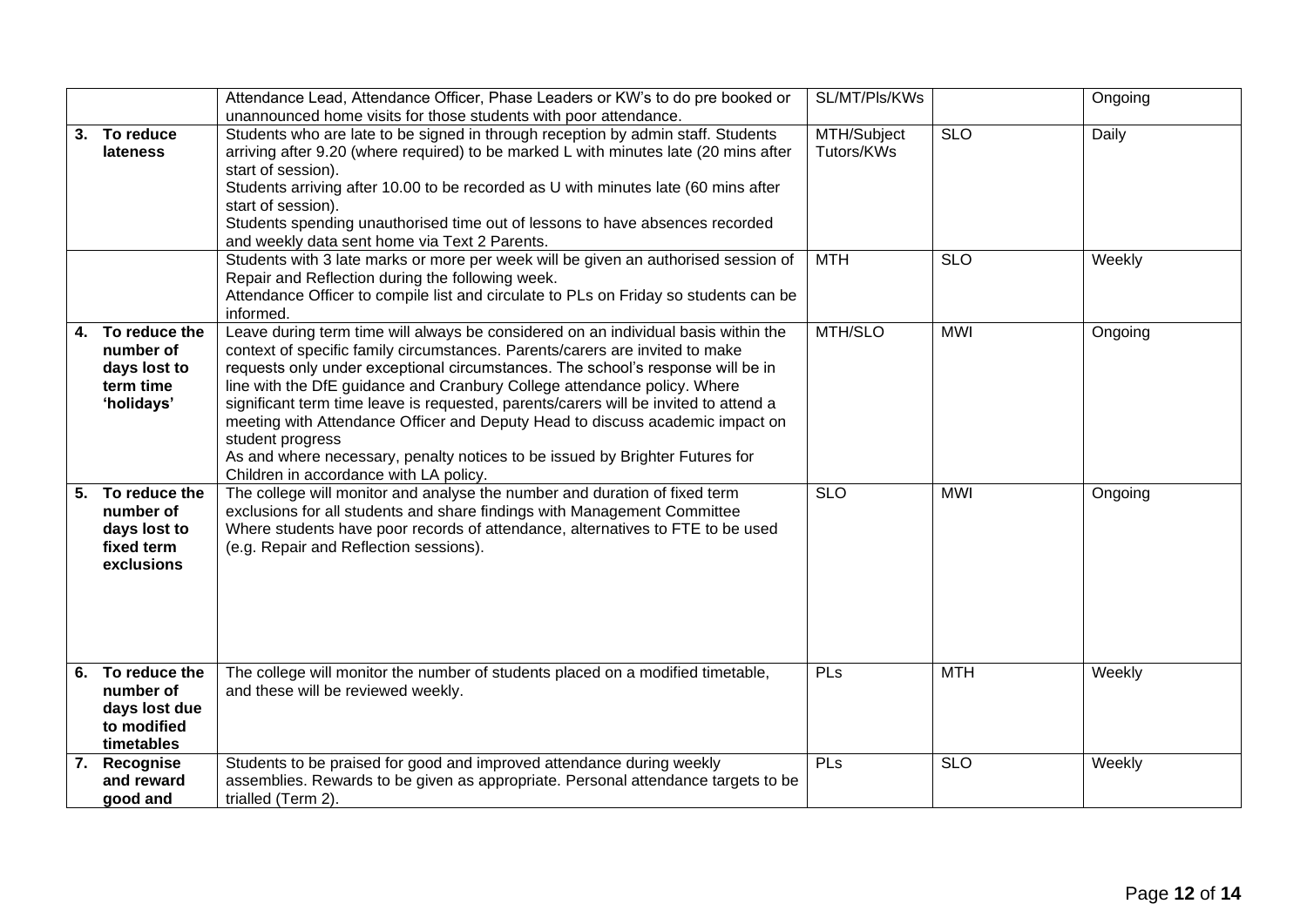|    | improved            |                                                                                     |            |            |       |
|----|---------------------|-------------------------------------------------------------------------------------|------------|------------|-------|
|    | attendance          |                                                                                     |            |            |       |
|    |                     |                                                                                     |            |            |       |
| 8. | Recording           | Students directed not to attend due to lock down will be recorded as Code X.        | MTH        | <b>SLO</b> | Daily |
|    | <b>Attendance</b>   | Students having to self-isolate, member of the family has a positive test or        |            |            |       |
|    | during Covid        | quarantine recorded as Code X.                                                      |            |            |       |
|    | 19                  | Students who have a positive test use Code I.                                       |            |            |       |
| 9. | <b>Students not</b> | Students who are not required to attend a site due to lockdown rules will be marked | <b>MTH</b> | <b>SLO</b> | Daily |
|    | required due        | with an X.                                                                          |            |            |       |
|    | to lockdown.        |                                                                                     |            |            |       |
|    | 10. Contacting      | Keyworkers to contact their students twice a week and let the Attendance Officer    | KW's/MTH   | <b>PLs</b> | Daily |
|    | <b>Students who</b> | know and PL's of any concerns, this will be recorded as a \ present on registers.   |            |            |       |
|    | are required        |                                                                                     |            |            |       |
|    | on site due to      |                                                                                     |            |            |       |
|    | Covid 19            |                                                                                     |            |            |       |
|    | 11. Work for        | Online lessons and paper packs will available for all students who are not          | <b>PLs</b> | <b>SLT</b> | Daily |
|    | those not           | accessing sites.                                                                    |            |            |       |
|    | required to         |                                                                                     |            |            |       |
|    | attend a site.      |                                                                                     |            |            |       |